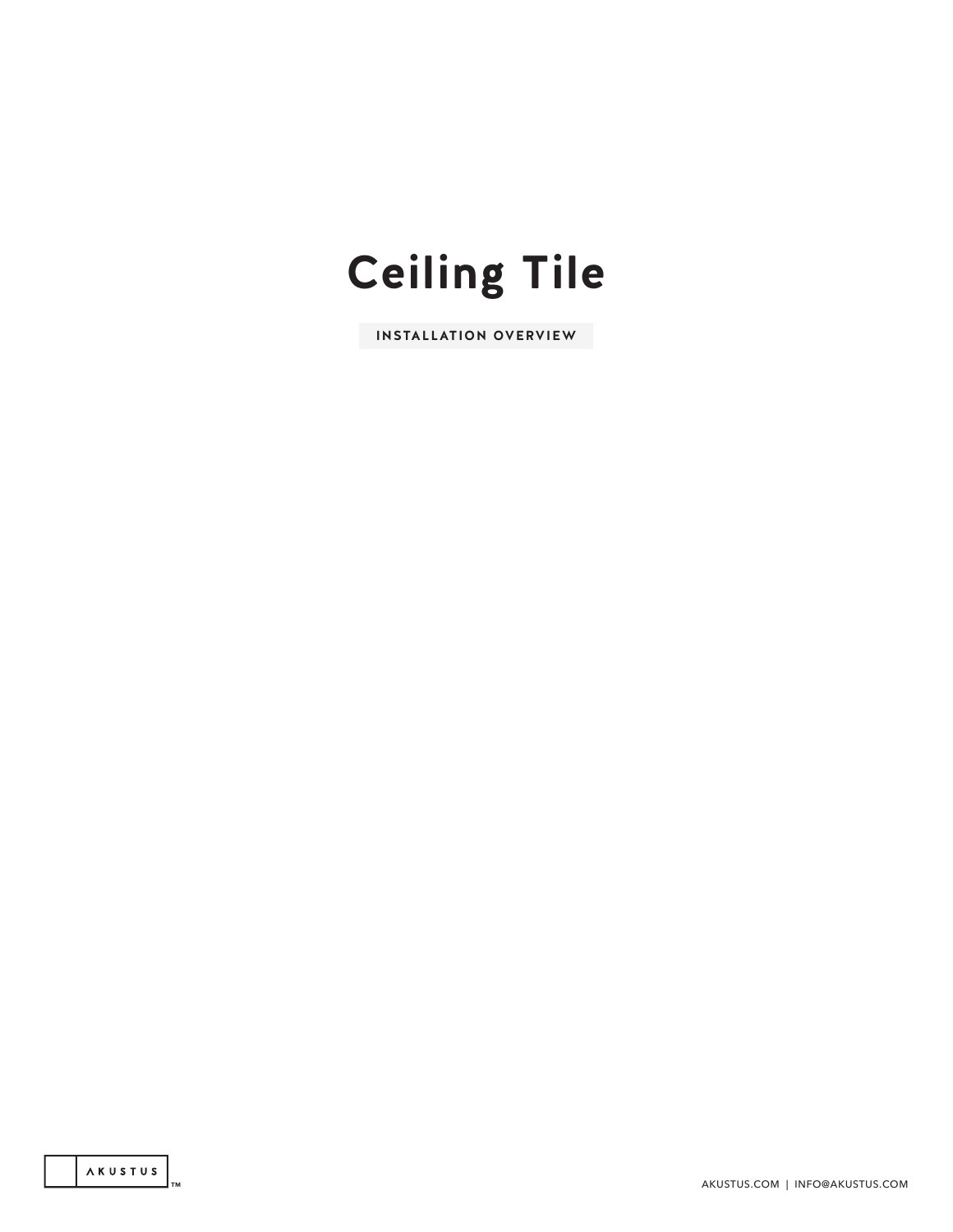### **CEILING TILE INSTALLATION OVERVIEW**

#### **INTRODUCTION**

This installation document provides an overview of methods and general instructions meant to aid the installer in applying AKUSTUS products. Installers must rely on their professional experience and their assessment of the project environment to ensure a successful installation.

Upon delivery, examine the products for any damage that may have been caused in transit. If there are any issues, please contact your local distributor immediately. Claims will not be accepted after installation has begun.

#### **HANDLING & STORAGE**

Handle products to avoid folding the product, chipping the edges of the product or indenting the faces of the product. Store products in original containers in a well-ventilated area until the intended application environment is ready for installation. Allow products to acclimatize to environmental conditions. Lay products flat on their faces; do not stand products on their edges. Protect from moisture, heat, direct sunlight and the elements.

#### **CLEANING**

Lightly brush or gently vacuum to remove dust. Clean with warm water and mild, non-toxic soap to remove spills. Test solution on an inconspicuous spot before applying to more visible areas. Blot with a dry cloth after applications of the solution to avoid saturating the material. Avoid applying too much pressure when cleaning the products.

#### **INSTALLATION VARIATIONS**

Note: Not all installation methods are applicable to all products; please refer to product sheets and feel free to contact us for product-specific details.





Flat ceiling tile **Box** ceiling tile with extended edge



Box ceiling tile with magnets